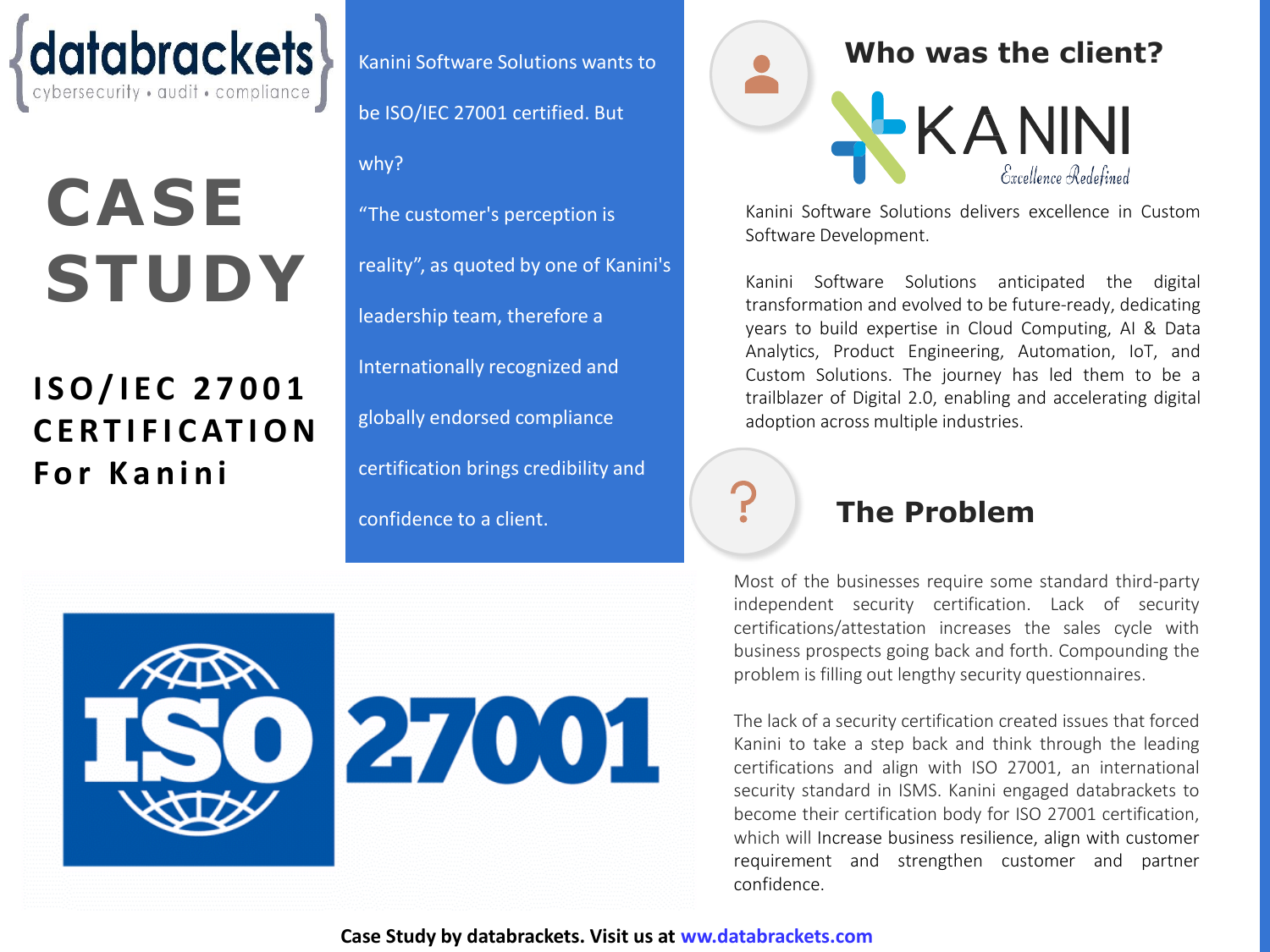

# **CASE STUDY**

databrackets's certification

process followed a

comprehensive, well-

structured, systematic

two-fold strategy : Stage 1

audit and Stage 2 audit.



### **The Solution**

#### **Identification of Scope:**

ISO 27001 Certification audit always starts with the scope description. databrackets helped to define the scope of certification through a detailed study of Kanini's business process and Information Security Management System (ISMS). This was followed by confirmation from Kanini, and both parties entered a contract agreement to seal the engagement and signup for the certification process. In line with the scope definitions, a detailed audit plan was drawn.

#### **databrackets' Assessment and Evaluation platform**

databrackets has developed its own compliance Assessment And Evaluation platform that's extensive in coverage, detail-oriented covering all the processes and comes with a fully loaded version of all the controls, complete with a comprehensive dashboard stacked with all the data points for Kanini to get the gist at glance.

The databrackets' Assessment and Evaluation platform made it easier for Kanini to save on time and effort. Kanini was able to submit all the necessary evidence required to meet the audit criteria through this platform at the click of a button. The userfriendly platform equipped Kanini's assurance team to become conversant with the entire audit process.

**Case Study by databrackets. Visit us at ww.databrackets.com**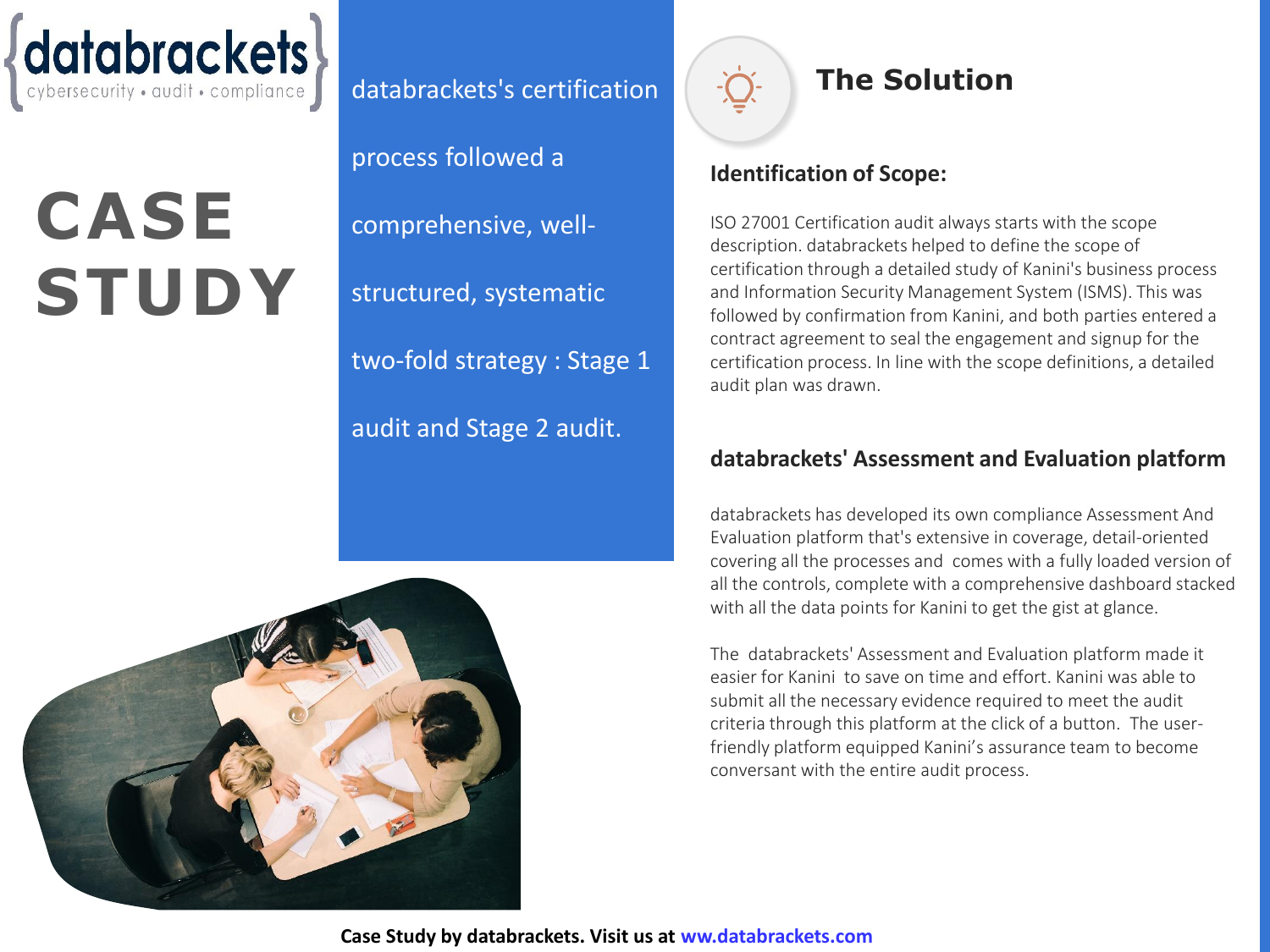

# **CASE STUDY**

Kanini's team worked with

databrackets for about 8\*

weeks to complete both

stage 1 and stage 2 audit

### requirements.

\*Note: The duration will vary

for different customers.





### **The Solution**

**Stage 1 audit** covered all the ISO/IEC 27001 controls prescribed in the standards. databrackets' Assessment and Evaluation platform access was provided to Kanini to do the Stage 1 process's self-assessment. Based on the initial outcome, Kanini submitted relevant documents as proof of adherence. The review process was transparent as all the comments between Kanini and databrackets were recorded. Thereafter, the lead auditor flagged any nonconformance and sought additional information and further clarification, wherever necessary. Stage 1 mainly focused on documentation review. A detailed Stage 1 report highlighting Kanini's ISMS standing was shared, and a call to action was communicated to gear up and get ready for Stage 2.

**Stage 2 audit** going by the standards stipulates onsite visit at the customer's office, but the pandemic restriction posed a severe threat to physical presence. Hence, the audit was conducted online, which also included a witness audit. A detailed agenda with the opening meeting controls to be audited, the closing meeting was prepared, and the audit set to motion. The pending or partially implemented controls assessed during Stage 1 were closed during Stage 2 by Kanini, who also provided more information on merit.

**Once Kanini complied 100% with the stipulated standards, databrackets certified that Kanini's ISMS met the criteria of ISO/IEC 27001**.

**Case Study by databrackets. Visit us at ww.databrackets.com**